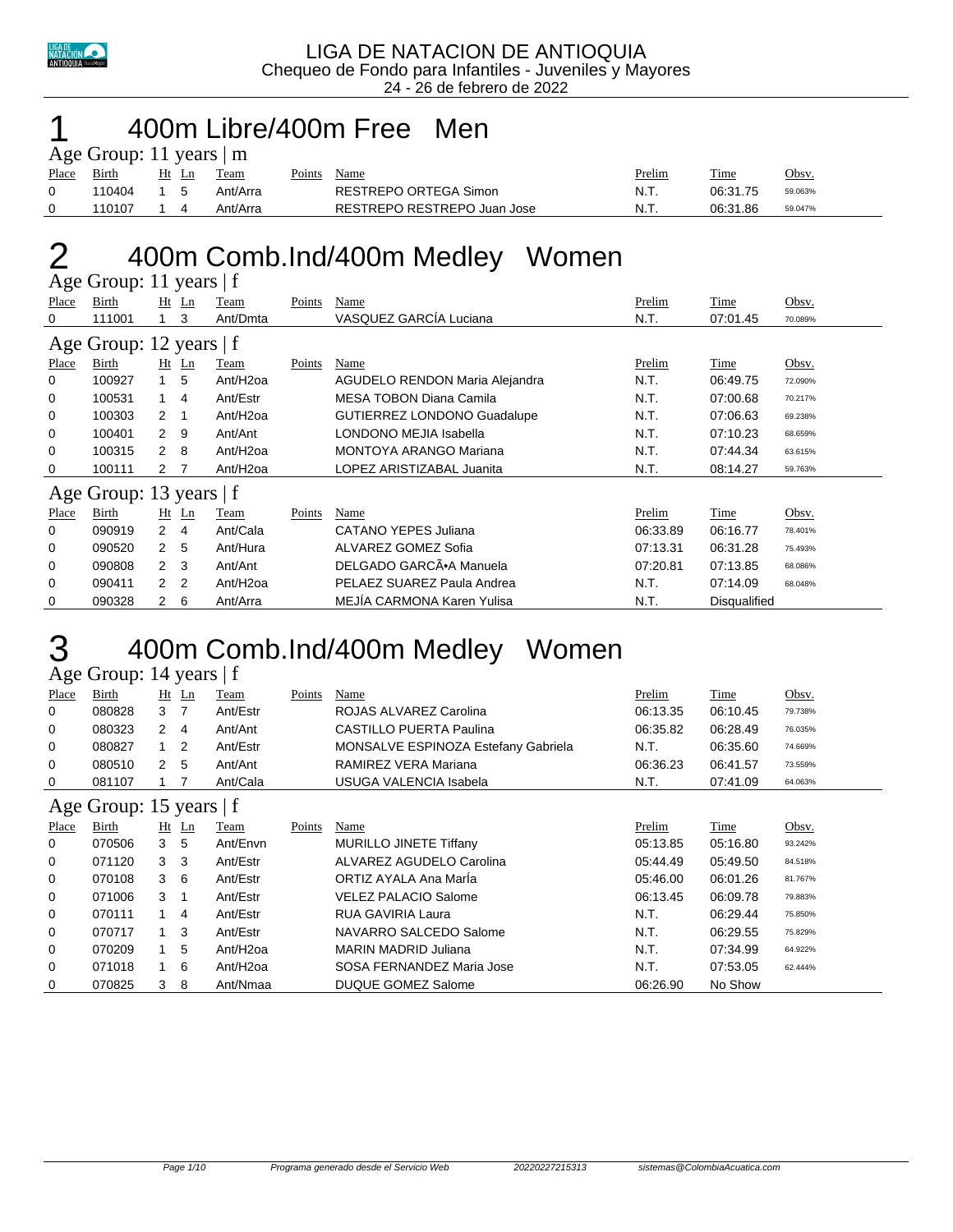

## 400m Comb.Ind/400m Medley Women

|       | Age Group: Jb $16y-17y \mid f$ |                |                |                      |        |                                |          |             |         |
|-------|--------------------------------|----------------|----------------|----------------------|--------|--------------------------------|----------|-------------|---------|
| Place | Birth                          |                | $Ht$ Ln        | Team                 | Points | Name                           | Prelim   | Time        | Obsv.   |
| 0     | 050525                         | $2 \quad 8$    |                | Ant/Cala             |        | CASTILLO PALACIO Ana Maria     | N.T.     | 06:01.29    | 81.760% |
| 0     | 060430                         | 3 <sub>2</sub> |                | Ant/Ant              |        | ANGEL ROJAS Wendi Alejandra    | 06:01.34 | 06:10.30    | 79.770% |
| 0     | 061215                         | 3              | - 9            | Ant/Cadm             |        | <b>GARCES OROZCO Paulina</b>   | 06:30.36 | 06:22.92    | 77.141% |
| 0     | 061021                         | $3 \quad 0$    |                | Ant/Estr             |        | ARANGO MADRID MarÍa Salome     | 06:32.12 | 06:25.89    | 76.548% |
| 0     | 060810                         | $\overline{2}$ | - 3            | Ant/Cala             |        | <b>MORA CALLE Isabella</b>     | 06:40.08 | 06:35.24    | 74.737% |
| 0     | 061111                         | $2\quad 0$     |                | Ant/Cadm             |        | USUGA AGUDELO Daniela          | N.T.     | 07:06.73    | 69.222% |
| 0     | 060809                         | $\mathbf{2}$   | - 9            | Ant/H <sub>20a</sub> |        | <b>CIFUENTES MARIN Nikolle</b> | N.T.     | 07:30.61    | 65.553% |
|       | Age Group: Mayores   f         |                |                |                      |        |                                |          |             |         |
| Place | Birth                          |                | $Ht$ Ln        | Team                 | Points | Name                           | Prelim   | <b>Time</b> | Obsv.   |
| 0     | 041216                         | $2 \quad 1$    |                | Ant/Hura             |        | ZAPATA CEBALLOS Valentina      | N.T.     | 05:37.75    | 87.458% |
| 0     | 031020                         | $2 \quad 6$    |                | Ant/H <sub>20a</sub> |        | <b>TAMAYO CARDONA Sofia</b>    | N.T.     | 05:52.04    | 83.908% |
| 0     | 040423                         | 2              | $\overline{7}$ | Ant/H <sub>20a</sub> |        | AGUDELO VALENZUELA Camila      | N.T.     | 06:08.79    | 80.097% |
| 0     | 040421                         | $\overline{2}$ | $\overline{2}$ | Ant/H <sub>20a</sub> |        | <b>CARDONA URREA Valeria</b>   | N.T.     | 06:16.32    | 78.494% |

### 1500m Libre/1500m Free Men

#### Age Group: 13 years | m

| ~        |                         |                |                |                      |        |                                        |          |          |         |
|----------|-------------------------|----------------|----------------|----------------------|--------|----------------------------------------|----------|----------|---------|
| Place    | Birth                   |                | $Ht$ Ln        | Team                 | Points | Name                                   | Prelim   | Time     | Obsv.   |
| 0        | 090115                  | 2              | 8              | Ant/H <sub>20a</sub> |        | BENITEZ DUQUE Juan Camilo              | N.T.     | 22:41.56 | 67.883% |
| 0        | 091104                  | $1 \quad 3$    |                | Ant/Dmta             |        | MADRIGAL MEJÍA Juan AndrÉs             | N.T.     | 22:45.34 | 67.695% |
| 0        | 090406                  |                | 4              | Ant/Dmta             |        | CASAS LONDOÑO Juan Pablo               | N.T.     | 22:54.58 | 67.240% |
| 0        | 091011                  |                | 5              | Ant/Arra             |        | AGUDELO CORREA NicolÁs                 | N.T.     | 25:59.59 | 59.264% |
|          | Age Group: 14 years   m |                |                |                      |        |                                        |          |          |         |
| Place    | Birth                   | Ht             | Ln             | Team                 | Points | Name                                   | Prelim   | Time     | Obsv.   |
| $\Omega$ | 081116                  | 2              |                | Ant/Acit             |        | SERNA VELASQUEZ Alejandro              | N.T.     | 19:54.32 | 77.389% |
| 0        | 080303                  | $\mathbf{2}$   | - 3            | Ant/Estr             |        | ZAPATA SEPULVEDA Juan Jose             | 21:01.98 | 19:57.18 | 77.204% |
| 0        | 080514                  | $\overline{2}$ | -5             | Ant/Envn             |        | PORRAS RODRIGUEZ NicolAs               | 20:57.05 | 20:09.23 | 76.435% |
| 0        | 080529                  | $\overline{2}$ | $\overline{2}$ | Ant/Ant              |        | GOMEZ SÃ.NCHEZ Tomas                   | N.T.     | 20:12.59 | 76.223% |
| 0        | 080107                  | $\overline{2}$ | 4              | Ant/Estr             |        | <b>GOMEZ MORATO Juan Jose</b>          | 20:49.96 | 20:59.71 | 73.372% |
| 0        | 080119                  | $\overline{2}$ | 6              | Ant/H <sub>2oa</sub> |        | <b>AGUDELO RENDON Andres Alejandro</b> | N.T.     | 23:05.72 | 66.700% |
| 0        | 080625                  | 2              |                | Ant/H <sub>2oa</sub> |        | GUEVARA ARISTIZABAL Alejandro          | N.T.     | 23:54.82 | 64.417% |
|          |                         |                |                |                      |        |                                        |          |          |         |

### 1500m Libre/1500m Free Men

#### Age Group: 15 years | m

| Place        | Birth  | Ht Ln                |          | Team                 | Points | Name                                | Prelim   | Time     | Obsv.   |
|--------------|--------|----------------------|----------|----------------------|--------|-------------------------------------|----------|----------|---------|
| $\mathbf{0}$ | 070222 | $\mathbf{2}^{\circ}$ | 9        | Ant/Estr             |        | <b>VELEZ NARANJO Sebastian</b>      | N.T.     | 18:03.27 | 85.322% |
| 0            | 070619 | 6                    | 3        | Ant/Ant              |        | RESTREPO MONTOYA Sebastian          | 17:36.89 | 18:20.75 | 83.967% |
| 0            | 070321 | 5                    | - 6      | Ant/Estr             |        | ZAPATA COLORADO Jeronimo            | 19:05.46 | 19:45.20 | 77.984% |
| 0            | 070928 |                      | 6        | Ant/H <sub>20a</sub> |        | PARRA ZULUAGA Isaac                 | N.T.     | 20:19.80 | 75.772% |
| 0            | 071224 | 5                    | -8       | Ant/Estr             |        | POBLADOR RUIZ Jeronimo              | 20:47.03 | 20:32.37 | 74.999% |
| 0            | 070201 | $2 \quad 1$          |          | Ant/H <sub>20a</sub> |        | RODRIGUEZ SALAZAR Jose Miguel       | N.T.     | 21:26.88 | 71.823% |
| 0            | 070224 | 5                    | $\Omega$ | Ant/Cadm             |        | <b>VALENCIA SANTA Lucas</b>         | 22:52.67 | 21:29.35 | 71.685% |
| 0            | 070703 | 1                    | -5       | Ant/H <sub>20a</sub> |        | SANCHEZ GALLEGO Thomas              | N.T.     | 21:42.47 | 70.963% |
| 0            | 070311 | 1                    | 4        | Ant/Estr             |        | RODRIGUEZ ACEVEDO Nicolas           | N.T.     | 22:02.85 | 69.870% |
| 0            | 070219 | $2 \quad 8$          |          | Ant/H <sub>20a</sub> |        | MARIN GUTIERREZ Kevin Santiago      | N.T.     | 22:22.40 | 68.852% |
| 0            | 070225 | $2 \quad 0$          |          | Ant/Ant              |        | MEZA CUMARAIMA Daniel Eduardo       | N.T.     | 24:00.97 | 64.142% |
| 0            | 070731 |                      | 3        | Ant/Estr             |        | <b>GARCIA HERNANDEZ Jose Daniel</b> | N.T.     | No Show  |         |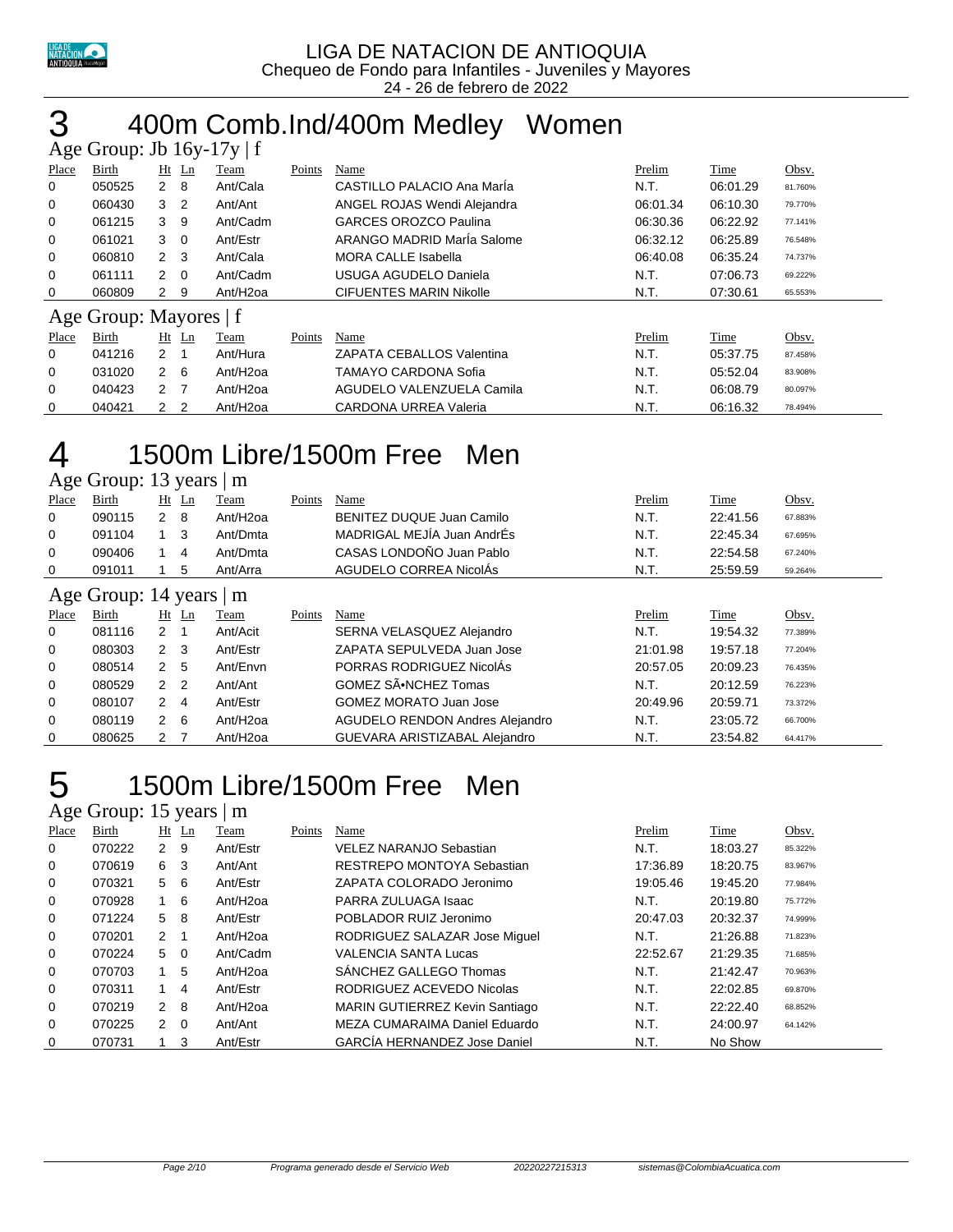

## 1500m Libre/1500m Free Men

|                   | Age Group: 16 years   m |                |                         |                                |               |                                                 |          |                      |         |
|-------------------|-------------------------|----------------|-------------------------|--------------------------------|---------------|-------------------------------------------------|----------|----------------------|---------|
| Place             | <b>Birth</b>            |                | Ht Ln                   | Team                           | Points        | <b>Name</b>                                     | Prelim   | <b>Time</b>          | Obsv.   |
| 0                 | 060706                  | 6              | 6                       | Ant/Hura                       |               | GAMBA MARTÍNEZ Juan Pablo                       | 17:40.59 | 17:35.61             | 87.558% |
| 0                 | 060210                  | 3              | $\mathbf{1}$            | Ant/Ant                        |               | ARTEAGA RESTREPO Santiago                       | N.T.     | 17:52.94             | 86.144% |
| 0                 | 060626                  | $\overline{2}$ | 3                       | Ant/Estr                       |               | GIRALDO MONTOYA Juan Jose                       | N.T.     | 18:09.00             | 84.873% |
| 0                 | 060831                  | 6              | 8                       | Ant/Estr                       |               | <b>OSORIO ORTIZ Tomas</b>                       | 18:17.23 | 18:21.35             | 83.922% |
| 0                 | 060310                  | 5              | $\overline{2}$          | Ant/Acit                       |               | <b>CASTRILLON GALEANO David</b>                 | 19:13.11 | 18:24.15             | 83.709% |
| 0                 | 060918                  | 6              | 1                       | Ant/Ant                        |               | ACUÃ?A PERDOMO Juan Manuel                      | 17:52.66 | 18:31.95             | 83.122% |
| 0                 | 060223                  | 3              | 8                       | Ant/Acit                       |               | SERNA VELASQUEZ Juan Manuel                     | N.T.     | 18:39.89             | 82.532% |
| 0                 | 061125                  | 2              | 6                       | Ant/H <sub>2oa</sub>           |               | SANCHEZ CANO Jacobo                             | N.T.     | 19:00.60             | 81.034% |
| 0                 | 060322                  | 3              | $\mathbf 0$             | Ant/Ant                        |               | BORJA MEDINA Juan Esteban                       | N.T.     | 19:17.21             | 79.871% |
| 0                 | 061027                  | 5              | $\mathbf{1}$            | Ant/Estr                       |               | <b>CATANO YEPES Sebastian</b>                   | 20:38.60 | 19:54.51             | 77.376% |
| 0                 | 061128                  | 2              | $\overline{2}$          | Ant/Ant                        |               | <b>FERNANDEZ CIFUENTES Derek Steven</b>         | N.T.     | 20:44.95             | 74.242% |
| 0                 | 060510                  | $\overline{2}$ | 5                       | Ant/H <sub>2oa</sub>           |               | <b>GUEVARA ARISTIZABAL Samuel</b>               | N.T.     | 21:11.79             | 72.675% |
| 0                 | 060420                  | $\overline{2}$ | 4                       | Ant/Hura                       |               | HOYOS TABORDA Miguel Angel                      | N.T.     | 21:51.40             | 70.480% |
| 0                 | 061213                  | $\overline{2}$ | 7                       | Ant/H <sub>2oa</sub>           |               | LONDONO DIAZ Agustin                            | N.T.     | 23:17.83             | 66.122% |
| 0                 | 060227                  | 3              | 9                       | Ant/Hura                       |               | GARCÍA GUTIERREZ Miguel Esteban                 | N.T.     | Disqualified         |         |
|                   |                         |                |                         | Age Group: Jb $17y-18y \mid m$ |               |                                                 |          |                      |         |
| Place             | <b>Birth</b>            |                | Ht Ln                   | <b>Team</b>                    | Points        | <b>Name</b>                                     | Prelim   | Time                 | Obsv.   |
| 0                 | 050919                  | 6              | 5                       | Ant/Hura                       |               | MONCADA PULGARIN Juan Jose                      | 17:26.00 | 17:17.35             | 89.099% |
| 0                 | 050330                  | 3              | 3                       | Ant/H <sub>2oa</sub>           |               | <b>HENAO SOLANO Frank David</b>                 | N.T.     | 18:24.09             | 83.713% |
| 0                 | 050712                  | 3              | $\overline{2}$          | Ant/Cala                       |               | RAMIREZ ZAPATA Juan Pablo                       | N.T.     | 18:24.32             | 83.696% |
| 0                 | 050315                  | 3              | 5                       | Ant/Estr                       |               | NORENA RIVERA Jacobo                            | N.T.     | 18:43.09             | 82.297% |
| 0                 | 051008                  | 5              | 5                       | Ant/Hura                       |               | ARIAS OROZCO Juan Jose                          | 18:39.12 | 18:48.91             | 81.873% |
| 0                 | 050920                  | 5              | $\overline{4}$          | Ant/Estr                       |               | <b>HENAO MESA Tomas</b>                         | 18:28.67 | 19:02.40             | 80.906% |
| 0                 | 040517                  | 5              | 3                       | Ant/H <sub>2oa</sub>           |               | OSPINA OQUENDO Santiago                         | 18:49.24 | 19:18.09             | 79.810% |
| 0                 | 040602                  | 6              | $\mathbf 0$             | Ant/H <sub>2oa</sub>           |               | CANO OCAMPO Santiago                            | 18:27.40 | 19:19.73             | 79.697% |
| 0                 | 050217                  | 5              | 7                       | Ant/Cadm                       |               | VALENCIA SANTA Tomas                            | 20:11.95 | 19:46.14             | 77.923% |
| 0                 | 050315                  | 6              | 9                       | Ant/Hura                       |               | VARGAS ROLDAN Santiago                          | 18:25.43 | 19:49.88             | 77.678% |
| 0                 | 050207                  | 3              | 4                       | Ant/Envn                       |               | LOPEZ BERNAL Julian                             | N.T.     | 20:21.91             | 75.641% |
| 0                 | 050912                  | 5              | 9                       | Ant/Ant                        |               | MOLINA GOMEZ Jose Manuel                        | 21:06.12 | 20:24.15             | 75.503% |
| 0                 | 050424                  | 3              | 6                       | Ant/H <sub>2oa</sub>           |               | PINEDA CASTRILLON Manuel Alejandro              | N.T.     | 25:06.85             | 61.338% |
| 0                 | 040213                  | 4              | 0                       | Ant/H <sub>20a</sub>           |               | OSPINA JIMENEZ Brahian                          | N.T.     | 25:31.94             | 60.333% |
| 0                 | 051001                  | 3              | 7                       | Ant/Hura                       |               | RAMIREZ RODRIGUEZ Samuel                        | N.T.     | No Show              |         |
|                   | Age Group: Mayores   m  |                |                         |                                |               |                                                 |          |                      |         |
|                   | <b>Birth</b>            |                | $Ht$ Ln                 | <b>Team</b>                    | <b>Points</b> | <b>Name</b>                                     | Prelim   | <b>Time</b>          | Obsv.   |
| <b>Place</b><br>0 | 030105                  | 6              | $\overline{4}$          | Ant/H <sub>2oa</sub>           |               | <b>MUNOZ PEREZ Sebastian</b>                    | 16:36.54 | 17:16.63             | 89.161% |
| 0                 | 020404                  | 4              | $\mathbf{1}$            | Ant/H <sub>2oa</sub>           |               | ESTRADA QUIROZ AndrÉs                           | N.T.     | 17:31.11             | 87.933% |
| 0                 | 960428                  | 4              | 5                       | Ant/Hura                       |               | REALES ARRIETA Esnaider Rey                     | N.T.     | 17:46.98             | 86.625% |
| 0                 | 030222                  | 4              | 9                       | Ant/Ant                        |               | MUÃ?OZ OLAYA AndrÃ?s                            | N.T.     | 17:50.04             | 86.377% |
|                   | 000710                  |                |                         | Ant/Hura                       |               | <b>GIGANTE LENIS Angelo</b>                     | 17:44.56 |                      | 84.080% |
| 0                 | 010629                  | 6              | 2                       | Ant/Ant                        |               | LOPEZ CARMONA Daniel Stiven                     | N.T.     | 18:19.28<br>18:21.65 |         |
| 0                 |                         | 4              | $\overline{\mathbf{c}}$ | Ant/H <sub>2oa</sub>           |               |                                                 | N.T.     |                      | 83.899% |
| 0                 | 001228                  | 4              | 6                       |                                |               | MOLINARES VALENCIA Diego Aldair                 |          | 18:23.59             | 83.751% |
| 0                 | 030821                  | 6              | $\overline{7}$          | Ant/Nmaa                       |               | GIRALDO GOMEZ Santiago<br>ARIAS ESCUDERO AndrÉs | 17:48.00 | 19:04.81             | 80.736% |
| 0                 | 020427                  | 4              | 8                       | Ant/H <sub>2oa</sub>           |               |                                                 | N.T.     | 19:43.68             | 78.084% |
| 0                 | 990110                  | 4              | 3                       | Ant/Hura                       |               | MONSALVE SALAZAR Kevin                          | N.T.     | 19:55.63             | 77.304% |
| 0                 | 840301                  | 4              | $\overline{4}$          | Ant/Cala                       |               | GIRALDO CORREA Daniel                           | N.T.     | 20:13.59             | 76.160% |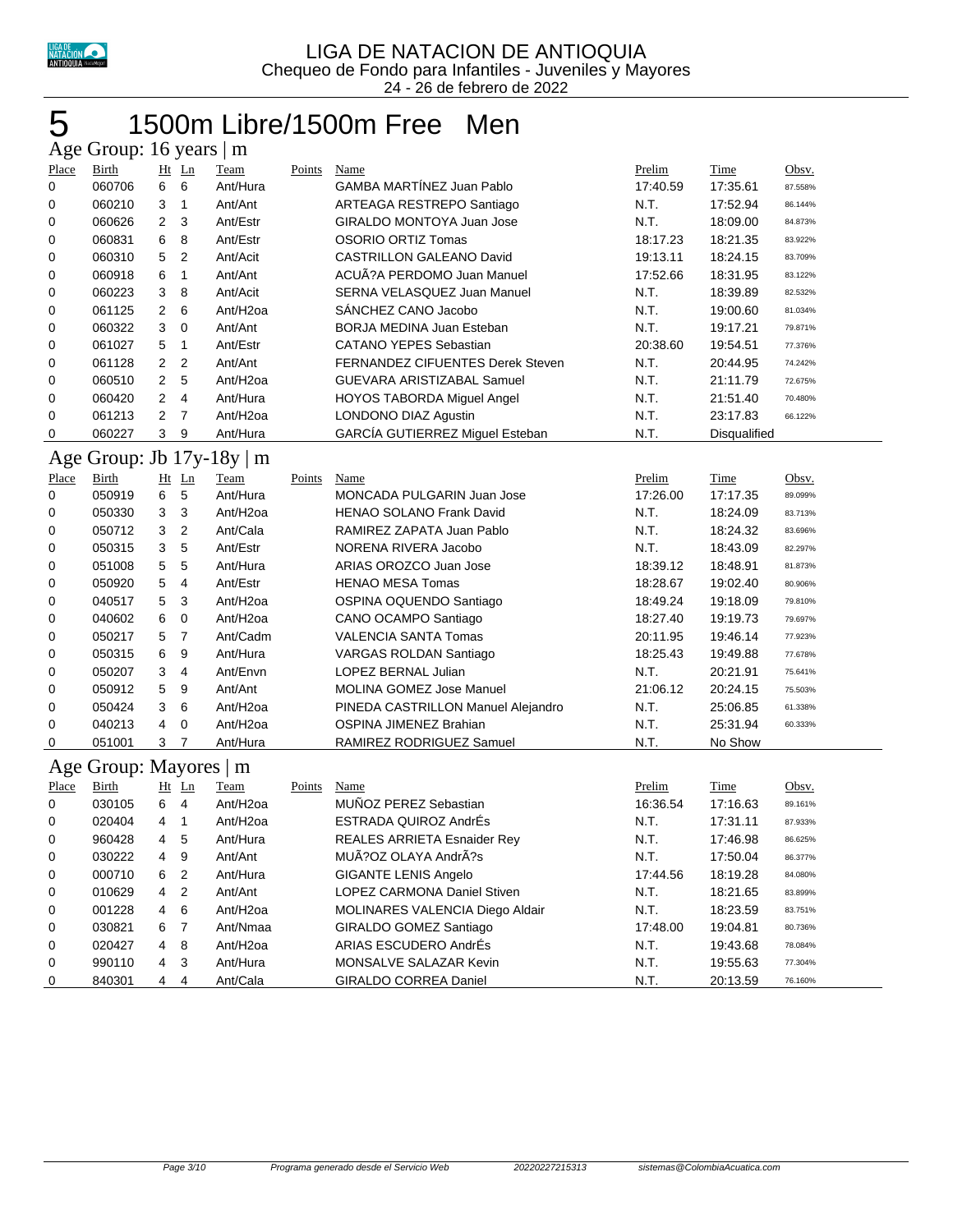

### 400m Libre/400m Free Women

| Age Group: 10 years $ f $ |        |       |  |          |        |                               |        |          |         |  |  |  |
|---------------------------|--------|-------|--|----------|--------|-------------------------------|--------|----------|---------|--|--|--|
| Place Birth               |        | Ht Ln |  | Team     | Points | Name                          | Prelim | Time     | Obsv.   |  |  |  |
|                           | 120211 | 15    |  | Ant/Arra |        | SERNA HERRERA Laura Alejandra | N.T.   | 06:40.37 | 63.591% |  |  |  |
|                           | 120103 |       |  | Ant/Dmta |        | ECHAVARRIA JIMENEZ Sara Sofia | N.T.   | 08:33.77 | 49.555% |  |  |  |

# 7 400m Comb.Ind/400m Medley Men

|              | Age Group: 12 years   m  |                |                |                      |        |                                 |          |             |         |  |  |  |
|--------------|--------------------------|----------------|----------------|----------------------|--------|---------------------------------|----------|-------------|---------|--|--|--|
| Place        | Birth                    |                | $Ht$ Ln        | Team                 | Points | Name                            | Prelim   | Time        | Obsv.   |  |  |  |
| 0            | 100224                   | $\mathbf 1$    | 4              | Ant/Dmta             |        | TASCON ZULETA Miguel AndrÉs     | N.T.     | 06:33.51    | 66.278% |  |  |  |
| 0            | 100618                   | 1              | -6             | Ant/Hura             |        | MEJIA ECHAVARRIA David          | N.T.     | 06:33.61    | 66.261% |  |  |  |
| 0            | 100520                   | $\mathbf{1}$   | 3              | Ant/Ant              |        | <b>FERREIRA HERRERA Emanuel</b> | N.T.     | 07:08.01    | 60.935% |  |  |  |
| 0            | 100508                   | 1              | 5              | Ant/Arra             |        | AGUDELO RESTREPO Juan Felipe    | N.T.     | 08:11.21    | 53.095% |  |  |  |
|              | Age Group: 13 years   m  |                |                |                      |        |                                 |          |             |         |  |  |  |
| <b>Place</b> | Birth                    |                | $Ht$ Ln        | <b>Team</b>          | Points | <b>Name</b>                     | Prelim   | <u>Time</u> | Obsv.   |  |  |  |
| 0            | 090406                   | $\overline{2}$ | - 7            | Ant/Dmta             |        | CASAS LONDOÑO Juan Pablo        | N.T.     | 06:19.34    | 68.754% |  |  |  |
| 0            | 091104                   | 2              | - 9            | Ant/Dmta             |        | MADRIGAL MEJÍA Juan AndrÉs      | N.T.     | 06:22.74    | 68.143% |  |  |  |
| 0            | 090115                   | $\mathcal{P}$  | $\overline{2}$ | Ant/H <sub>2oa</sub> |        | BENITEZ DUQUE Juan Camilo       | N.T.     | 06:31.22    | 66.666% |  |  |  |
| 0            | 091109                   | 2              | $\overline{0}$ | Ant/Hura             |        | <b>GRAJALES ROMAN Juan Jose</b> | N.T.     | 06:50.72    | 63.501% |  |  |  |
| 0            | 091011                   | $\overline{2}$ | 8              | Ant/Arra             |        | AGUDELO CORREA NicolAs          | N.T.     | 07:12.38    | 60.320% |  |  |  |
| 0            | 090925                   | 2              |                | Ant/Tma              |        | JARAMILLO ARBOLEDA Juan David   | N.T.     | 07:30.53    | 57.890% |  |  |  |
|              | Age Group: 14 years $ m$ |                |                |                      |        |                                 |          |             |         |  |  |  |
| <b>Place</b> | Birth                    |                | $Ht$ Ln        | Team                 | Points | Name                            | Prelim   | Time        | Obsv.   |  |  |  |
| 0            | 080529                   | $\mathbf{2}$   | $\overline{4}$ | Ant/Ant              |        | GOMEZ SÃ.NCHEZ Tomas            | 05:46.53 | 05:43.26    | 75.980% |  |  |  |
| 0            | 080107                   | $\overline{2}$ | 5              | Ant/Estr             |        | <b>GOMEZ MORATO Juan Jose</b>   | 06:03.41 | 05:58.26    | 72.799% |  |  |  |
| 0            | 080604                   | $\overline{2}$ | 3              | Ant/Estr             |        | PAZ SAMBONI Johan David         | N.T.     | 06:14.69    | 69.607% |  |  |  |
| 0            | 080625                   | 2              | 6              | Ant/H <sub>2oa</sub> |        | GUEVARA ARISTIZABAL Alejandro   | N.T.     | 06:34.45    | 66.120% |  |  |  |

### 400m Comb.Ind/400m Medley Men

#### Age Group: 15 years | m

| Place    | Birth                   |                | $Ht$ Ln        | Team                 | Points | Name                                 | Prelim   | Time     | Obsv.   |
|----------|-------------------------|----------------|----------------|----------------------|--------|--------------------------------------|----------|----------|---------|
| 0        | 070222                  | 4              | 4              | Ant/Estr             |        | VELEZ NARANJO Sebastian              | 05:19.36 | 05:13.65 | 83.153% |
| 0        | 070619                  | $\overline{4}$ | -7             | Ant/Ant              |        | RESTREPO MONTOYA Sebastian           | 05:23.38 | 05:15.08 | 82.776% |
| 0        | 070201                  | 2              | - 0            | Ant/H <sub>20a</sub> |        | RODRIGUEZ SALAZAR Jose Miguel        | N.T.     | 05:43.40 | 75.949% |
| 0        | 070416                  | 3              | 7              | Ant/Estr             |        | <b>MARIN CARMONA Santiago</b>        | 06:14.34 | 05:46.16 | 75.344% |
| 0        | 070321                  | 3              | 5              | Ant/Estr             |        | ZAPATA COLORADO Jeronimo             | 05:42.26 | 05:46.24 | 75.326% |
| 0        | 070315                  | $\overline{1}$ | 6              | Ant/Envn             |        | <b>BENAVIDES TORRES Carlos David</b> | N.T.     | 05:50.13 | 74.489% |
| 0        | 071224                  | 3              | 6              | Ant/Estr             |        | POBLADOR RUIZ Jeronimo               | 05:59.59 | 05:59.18 | 72.613% |
| 0        | 070928                  | $\overline{1}$ | 1              | Ant/H <sub>20a</sub> |        | PARRA ZULUAGA Isaac                  | N.T.     | 06:02.16 | 72.015% |
| 0        | 070703                  | 1              | $\overline{2}$ | Ant/H <sub>20a</sub> |        | SANCHEZ GALLEGO Thomas               | N.T.     | 06:02.91 | 71.866% |
| 0        | 070224                  |                | 5              | Ant/Cadm             |        | VALENCIA SANTA Lucas                 | N.T.     | 06:10.04 | 70.482% |
| 0        | 070225                  |                | 3              | Ant/Ant              |        | MEZA CUMARAIMA Daniel Eduardo        | N.T.     | 06:17.89 | 69.017% |
| 0        | 070219                  |                | 4              | Ant/H <sub>20a</sub> |        | MARIN GUTIERREZ Kevin Santiago       | N.T.     | 06:29.45 | 66.969% |
| 0        | 070731                  |                |                | Ant/Estr             |        | <b>GARCÍA HERNANDEZ Jose Daniel</b>  | N.T.     | No Show  |         |
|          | Age Group: 16 years   m |                |                |                      |        |                                      |          |          |         |
| Place    | Birth                   |                | $Ht$ Ln        | Team                 | Points | Name                                 | Prelim   | Time     | Obsv.   |
| $\Omega$ | 060626                  | 6              | -3             | Ant/Estr             |        | GIRALDO MONTOYA Juan Jose            | 04.52.71 | 05:01.71 | 86.444% |
| 0        | 060831                  | 5              | 2              | Ant/Estr             |        | OSORIO ORTIZ Tomas                   | 05:14.94 | 05:11.00 | 83.862% |

0 060210 2 8 Ant/Ant ARTEAGA RESTREPO Santiago N.T. 05:11.97 83.601% 060918 6 6 Ant/Ant ACUÃ?A PERDOMO Juan Manuel 04:56.02 05:12.23 83.531%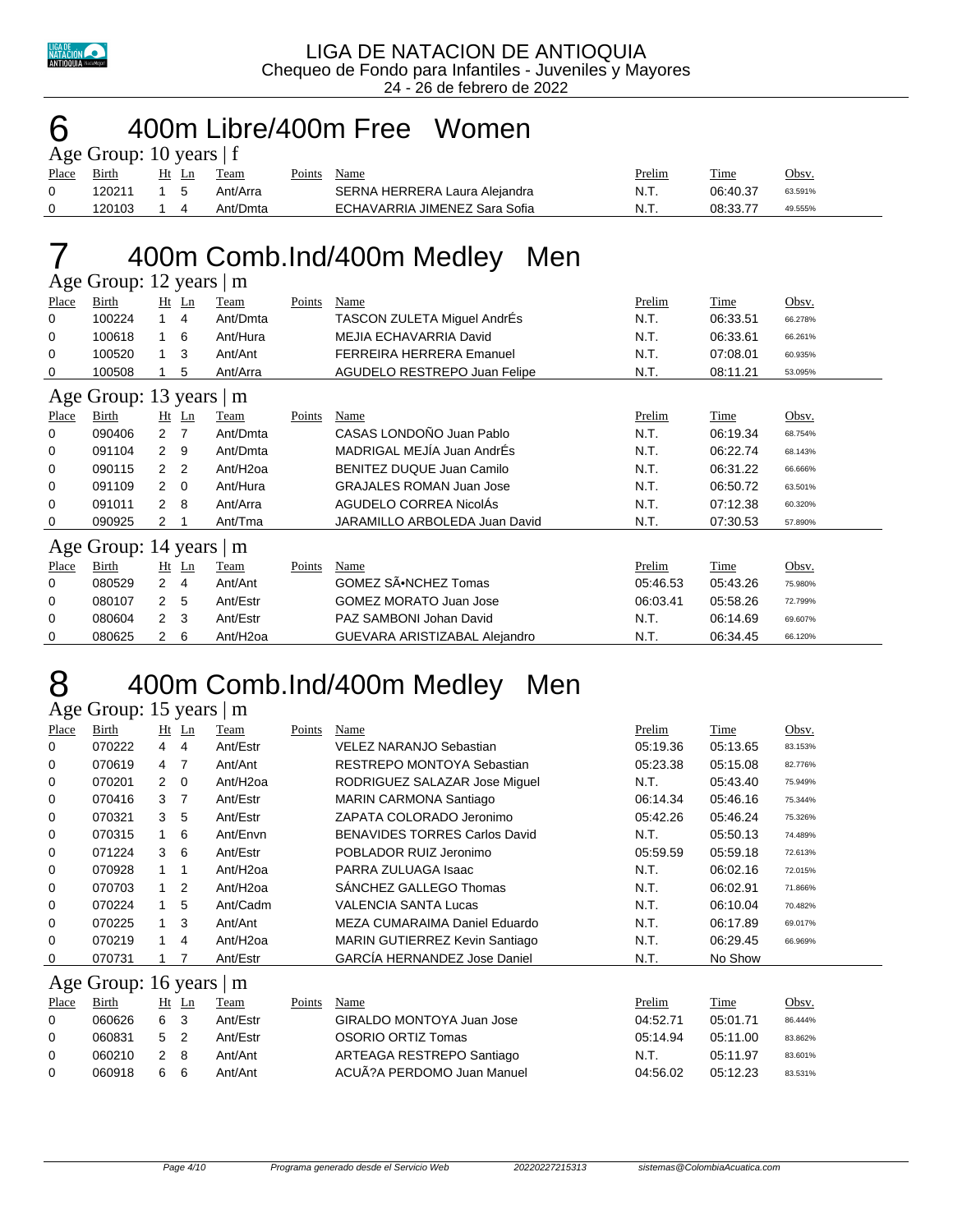

#### LIGA DE NATACION DE ANTIOQUIA Chequeo de Fondo para Infantiles - Juveniles y Mayores

24 - 26 de febrero de 2022

|       | Continuing Event: 8    |                         |                | 400m Comb.Ind/400m Medley |        | Age Group: 16 YEARS   M            |          |              |         |
|-------|------------------------|-------------------------|----------------|---------------------------|--------|------------------------------------|----------|--------------|---------|
| 0     | 060322                 | 5                       | 8              | Ant/Ant                   |        | BORJA MEDINA Juan Esteban          | 05:15.83 | 05:14.54     | 82.918% |
| 0     | 060706                 | 5                       | $\mathbf 0$    | Ant/Hura                  |        | <b>GAMBA MARTÍNEZ Juan Pablo</b>   | 05:18.81 | 05:20.50     | 81.376% |
| 0     | 060310                 | 5                       | 3              | Ant/Acit                  |        | CASTRILLON GALEANO David           | 05:13.66 | 05:21.28     | 81.178% |
| 0     | 060802                 | $\overline{\mathbf{4}}$ | $\overline{2}$ | Ant/Estr                  |        | RIVAS GONZÁLEZ Juan David          | 05:22.66 | 05:22.28     | 80.927% |
| 0     | 061128                 | 3                       | 3              | Ant/Ant                   |        | FERNANDEZ CIFUENTES Derek Steven   | 05:57.25 | 05:39.07     | 76.919% |
| 0     | 061125                 | 2                       | 9              | Ant/H <sub>2oa</sub>      |        | SANCHEZ CANO Jacobo                | N.T.     | 05:40.57     | 76.580% |
| 0     | 060510                 | 4                       | $\mathbf 0$    | Ant/H <sub>2oa</sub>      |        | <b>GUEVARA ARISTIZABAL Samuel</b>  | 05:31.31 | 05:40.60     | 76.574% |
| 0     | 060420                 | 3                       | $\mathbf{1}$   | Ant/Hura                  |        | <b>HOYOS TABORDA Miguel Angel</b>  | 06:21.86 | 06:10.44     | 70.405% |
|       |                        |                         |                | Age Group: Jb 17y-18y   m |        |                                    |          |              |         |
| Place | <b>Birth</b>           |                         | $Ht$ Ln        | Team                      | Points | Name                               | Prelim   | <b>Time</b>  | Obsv.   |
| 0     | 050919                 | 6                       | 5              | Ant/Hura                  |        | MONCADA PULGARIN Juan Jose         | 04:48.87 | 04:52.56     | 89.148% |
| 0     | 050712                 | 5                       | $\overline{7}$ | Ant/Cala                  |        | RAMIREZ ZAPATA Juan Pablo          | 05:15.54 | 05:06.90     | 84.982% |
| 0     | 050920                 | 5                       | 6              | Ant/Estr                  |        | <b>HENAO MESA Tomas</b>            | 05:14.35 | 05:10.27     | 84.059% |
| 0     | 050101                 | 5                       | $\overline{1}$ | Ant/Acit                  |        | MEJIA BEDOYA Jose Manuel           | 05:15.68 | 05:11.35     | 83.767% |
| 0     | 050330                 | 6                       | 8              | Ant/H <sub>2oa</sub>      |        | <b>HENAO SOLANO Frank David</b>    | 05:05.02 | 05:11.39     | 83.757% |
| 0     | 040615                 | 6                       | $\mathbf 0$    | Ant/Ant                   |        | MEDRANO ACOSTA Jhostyn Yair        | 05:07.83 | 05:14.00     | 83.061% |
| 0     | 040621                 | 6                       | $\mathbf{1}$   | Ant/Olra                  |        | PUERTA AVENDAÑO Jeronimo           | 05:04.49 | 05:14.02     | 83.055% |
| 0     | 040412                 | 4                       | 8              | Ant/Estr                  |        | <b>ZULUAGA GOMEZ Miguel</b>        | 05:28.99 | 05:20.21     | 81.450% |
| 0     | 051001                 | 4                       | 5              | Ant/Hura                  |        | RAMIREZ RODRIGUEZ Samuel           | 05:20.23 | 05:21.32     | 81.168% |
| 0     | 040315                 | 2                       | 6              | Ant/Hura                  |        | ROJAS CALDERON Jairo Roberto       | N.T.     | 05:24.56     | 80.358% |
| 0     | 040602                 | 4                       | $\mathbf{1}$   | Ant/H <sub>2oa</sub>      |        | CANO OCAMPO Santiago               | 05:28.31 | 05:25.33     | 80.168% |
| 0     | 040317                 | 4                       | 6              | Ant/H <sub>2oa</sub>      |        | CALLE SÁNCHEZ Julian               | 05:21.47 | 05:27.56     | 79.622% |
| 0     | 050327                 | 3                       | $\overline{4}$ | Ant/Envn                  |        | <b>DULCEY SUAREZ Carlos Daniel</b> | 05:31.33 | 05:34.69     | 77.926% |
| 0     | 040517                 | 4                       | 3              | Ant/H <sub>2oa</sub>      |        | OSPINA OQUENDO Santiago            | 05:21.25 | 05:36.38     | 77.534% |
| 0     | 051008                 | 3                       | $\sqrt{2}$     | Ant/Hura                  |        | ARIAS OROZCO Juan Jose             | 06:00.94 | 05:37.94     | 77.176% |
| 0     | 050217                 | $\overline{2}$          | $\overline{7}$ | Ant/Cadm                  |        | <b>VALENCIA SANTA Tomas</b>        | N.T.     | 05:47.13     | 75.133% |
| 0     | 040203                 | $\overline{2}$          | 5              | Ant/H <sub>2oa</sub>      |        | GIRALDO MOSQUERA Juan Sebastian    | N.T.     | 05:51.83     | 74.130% |
| 0     | 050315                 | 4                       | 9              | Ant/Hura                  |        | VARGAS ROLDAN Santiago             | 05:30.31 | 05:52.62     | 73.963% |
| 0     | 040410                 | $\overline{c}$          | $\sqrt{2}$     | Ant/Cala                  |        | ZULETA MARQUINEZ Joseph NicolAs    | N.T.     | 06:17.92     | 69.012% |
| 0     | 050424                 | $\overline{2}$          | $\overline{1}$ | Ant/H <sub>2oa</sub>      |        | PINEDA CASTRILLON Manuel Alejandro | N.T.     | 07:03.59     | 61.571% |
| 0     | 040213                 | $\overline{2}$          | 3              | Ant/H <sub>2oa</sub>      |        | OSPINA JIMENEZ Brahian             | N.T.     | Disqualified | 59.288% |
|       | Age Group: Mayores   m |                         |                |                           |        |                                    |          |              |         |
| Place | <b>Birth</b>           |                         | Ht Ln          | Team                      | Points | Name                               | Prelim   | Time         | Obsv.   |
| 0     | 010629                 | 6                       | $\overline{4}$ | Ant/Ant                   |        | LOPEZ CARMONA Daniel Stiven        | 04:48.40 | 04:51.84     | 89.367% |
| 0     | 030222                 | 5                       | $\overline{4}$ | Ant/Ant                   |        | MUÃ?OZ OLAYA AndrÃ?s               | 05:08.65 | 04:58.32     | 87.426% |
| 0     | 020427                 | 3                       | $\mathbf 0$    | Ant/H <sub>2oa</sub>      |        | ARIAS ESCUDERO AndrÉs              | N.T.     | 05:12.74     | 83.395% |
| 0     | 020404                 | 6                       | $\overline{7}$ | Ant/H2oa                  |        | ESTRADA QUIROZ AndrÉs              | 05:02.64 | 05:13.06     | 83.310% |
| 0     | 000710                 | 5                       | 9              | Ant/Hura                  |        | <b>GIGANTE LENIS Angelo</b>        | 05:18.46 | 05:21.48     | 81.128% |
| 0     | 970503                 | 6                       | 9              | Ant/Hura                  |        | CAICEDO OSSA Carlos AndrÉs         | 05:05.66 | 05:29.23     | 79.218% |
| 0     | 990110                 | 5                       | 5              | Ant/Hura                  |        | MONSALVE SALAZAR Kevin             | 05:09.12 | 05:33.79     | 78.136% |
| 0     | 840301                 | 3                       | 8              | Ant/Cala                  |        | <b>GIRALDO CORREA Daniel</b>       | N.T.     | 05:42.92     | 76.056% |
| 0     | 020807                 | $\overline{c}$          | $\overline{4}$ | Ant/Ant                   |        | MARTÃ.NEZ ALBADAN Ricardo AndrÃ?s  | N.T.     | 06:41.60     | 64.943% |
| 0     | 020415                 | 3                       | 9              | Ant/Envn                  |        | GIRALDO ARBELAEZ Juan Jose         | N.T.     | No Show      |         |
| 0     | 030105                 | 6                       | $\overline{2}$ | Ant/H <sub>2oa</sub>      |        | MUÑOZ PEREZ Sebastian              | 04:58.80 | No Show      |         |

#### 1500m Libre/1500m Free Women Age Group: 12 years | f

| $1.5$ Oroup. $12$ years $1$ |        |       |                      |        |                                    |  |        |          |         |  |  |
|-----------------------------|--------|-------|----------------------|--------|------------------------------------|--|--------|----------|---------|--|--|
| Place                       | Birth  | Ht Ln | Team                 | Points | Name                               |  | Prelim | Time     | Obsv.   |  |  |
|                             | 100303 | 16    | Ant/H2oa             |        | <b>GUTIERREZ LONDONO Guadalupe</b> |  | N.T.   | 22:50.50 | 73.505% |  |  |
|                             | 100927 |       | Ant/H <sub>20a</sub> |        | AGUDELO RENDON Maria Aleiandra     |  | N.T.   | 23:01.26 | 72.932% |  |  |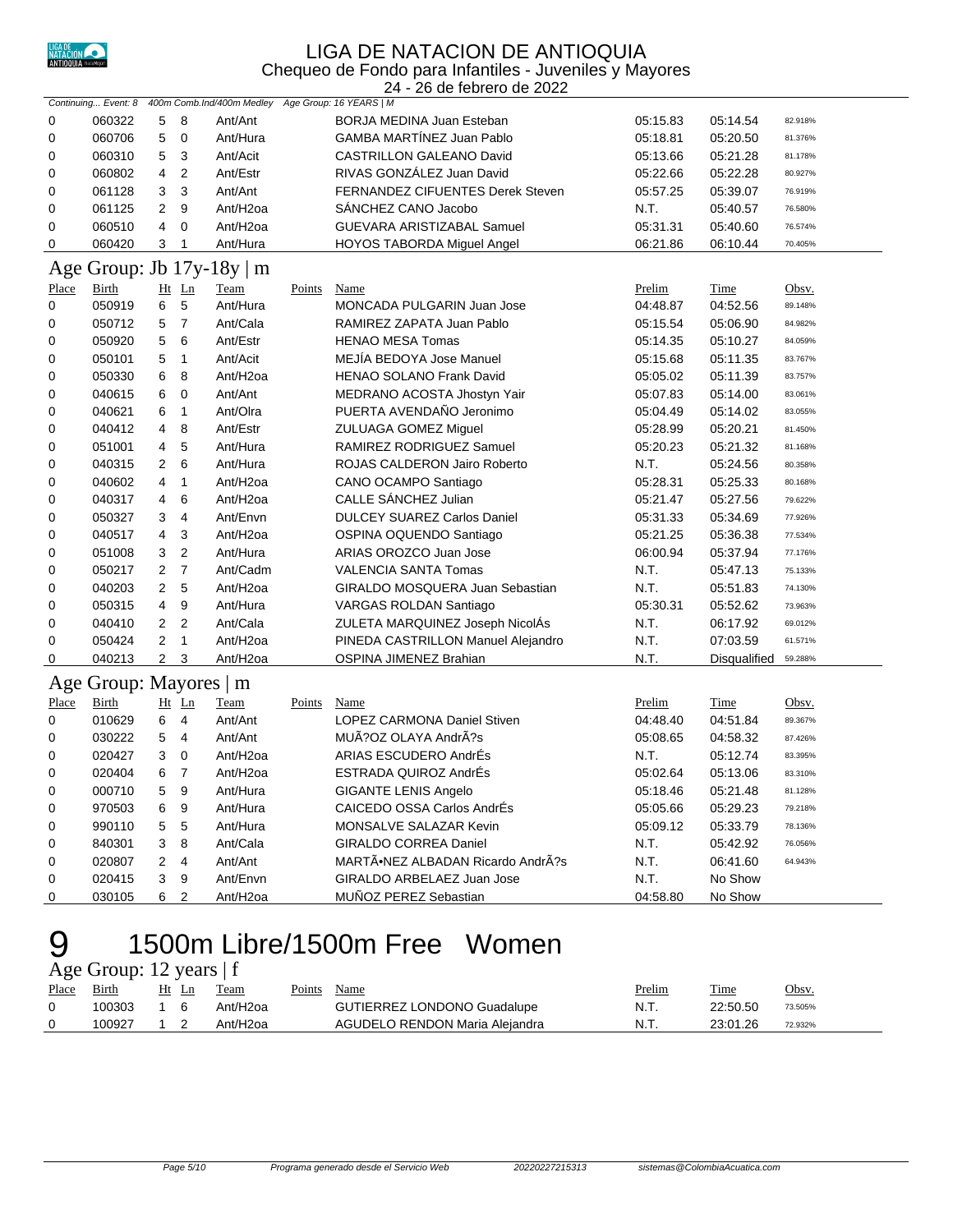

## 1500m Libre/1500m Free Women

| Age Group: 13 years $ f $ |        |       |   |                      |        |                            |               |          |              |  |  |
|---------------------------|--------|-------|---|----------------------|--------|----------------------------|---------------|----------|--------------|--|--|
| Place                     | Birth  | Ht Ln |   | Team                 | Points | Name                       | <b>Prelim</b> | Time     | <u>Obsv.</u> |  |  |
| $\Omega$                  | 090424 |       |   | Ant/Acit             |        | BEDOYA SANCHEZ Melany      | 21:12.09      | 21:19.21 | 78.750%      |  |  |
| 0                         | 090411 | 1 3   |   | Ant/H <sub>20a</sub> |        | PELAEZ SUAREZ Paula Andrea | N.T.          | 25:30.60 | 65.816%      |  |  |
|                           | 090328 |       | 5 | Ant/Arra             |        | MEJÍA CARMONA Karen Yulisa | N.T           | 26:42.78 | 62.852%      |  |  |

## 1500m Libre/1500m Free Women

| 0     | 080717                         | 1              | 2              | Ant/H <sub>2oa</sub> |        | <b>RINCON GUTIERREZ Luciana</b>   | N.T.     | 22:11.93            | 75.633% |
|-------|--------------------------------|----------------|----------------|----------------------|--------|-----------------------------------|----------|---------------------|---------|
| 0     | 080430                         |                | 6              | Val/Navv             |        | RAMIREZ LEVY Silvana              | N.T.     | 23:24.65            | 71.718% |
|       | Age Group: 15 years   f        |                |                |                      |        |                                   |          |                     |         |
| Place | Birth                          |                | Ht Ln          | Team                 | Points | Name                              | Prelim   | Time                | Obsv.   |
| 0     | 070506                         | 3              | 5              | Ant/Envn             |        | MURILLO JINETE Tiffany            | 18:11.27 | 18:09.59            | 92.455% |
| 0     | 070209                         | 1              | 5              | Ant/H <sub>2oa</sub> |        | <b>MARIN MADRID Juliana</b>       | N.T.     | 23:26.53            | 71.622% |
| 0     | 070825                         | 1              | 3              | Ant/Nmaa             |        | <b>DUQUE GOMEZ Salome</b>         | N.T.     | No Show             |         |
|       | Age Group: Jb $16y-17y \mid f$ |                |                |                      |        |                                   |          |                     |         |
| Place | <b>Birth</b>                   |                | $Ht$ Ln        | Team                 | Points | Name                              | Prelim   | Time                | Obsv.   |
| 0     | 051209                         | 3              | 3              | Ant/Ant              |        | URREGO FLOREZ MarÕa Isabel        | 19:12.17 | 20:04.40            | 83.642% |
| 0     | 060111                         | 3              | $\overline{7}$ | Ant/Olra             |        | CARRERO VERGARA Maria Jose        | 20:22.80 | 20:32.66            | 81.724% |
| 0     | 050518                         | 3              | 1              | Ant/Hura             |        | ROLON MENESES Karen Dahiana       | 20:26.51 | 21:12.47            | 79.167% |
| 0     | 050525                         | $\overline{2}$ | 6              | Ant/Cala             |        | CASTILLO PALACIO Ana Maria        | N.T.     | 21:25.11            | 78.389% |
| 0     | 060802                         | 2              | $\overline{7}$ | Ant/Envn             |        | <b>GONZÁLEZ BARRANTES Manuela</b> | N.T.     | 21:55.74            | 76.564% |
| 0     | 061215                         | 1              | 4              | Ant/Cadm             |        | <b>GARCES OROZCO Paulina</b>      | N.T.     | 22:01.79            | 76.213% |
| 0     | 060430                         | 3              | 8              | Ant/Ant              |        | ANGEL ROJAS Wendi Alejandra       | 22:54.22 | 22:08.69            | 75.818% |
| 0     | 061021                         | $\overline{2}$ | 8              | Ant/Estr             |        | ARANGO MADRID MarÍa Salome        | N.T.     | 22:40.67            | 74.036% |
| 0     | 061111                         | 2              | $\mathbf 0$    | Ant/Cadm             |        | <b>USUGA AGUDELO Daniela</b>      | N.T.     | 23:47.06            | 70.591% |
| 0     | 061028                         | $\overline{2}$ | 9              | Ant/H <sub>2oa</sub> |        | RODRIGUEZ ALVAREZ Maria Alejandra | N.T.     | 25:05.34            | 66.920% |
| 0     | 060809                         | 2              | 1              | Ant/H2oa             |        | <b>CIFUENTES MARIN Nikolle</b>    | N.T.     | 27:44.03            | 60.539% |
| 0     | 060725                         | $\overline{2}$ | 2              | Ant/H <sub>2oa</sub> |        | <b>GOMEZ GUZMAN Maria Camila</b>  | N.T.     | <b>Disqualified</b> |         |
|       | Age Group: Mayores   f         |                |                |                      |        |                                   |          |                     |         |
| Place | Birth                          |                | Ht Ln          | Team                 | Points | Name                              | Prelim   | <b>Time</b>         | Obsv.   |
| 0     | 041229                         | 2 <sub>3</sub> |                | Ant/Hura             |        | <b>HOYOS RUEDA Mariana</b>        | N.T.     | 19:02.41            | 88.180% |
| 0     | 041118                         | 3              | 2              | Ant/Ctra             |        | HINCAPIE RAMIREZ Maria Jose       | 20:04.47 | 19:32.20            | 85.939% |
| 0     | 031020                         | 3              | 0              | Ant/H <sub>2oa</sub> |        | <b>TAMAYO CARDONA Sofia</b>       | N.T.     | 20:05.80            | 83.545% |
| 0     | 031105                         | 3              | 6              | Ant/Nmaa             |        | CASTAÑO RAMIREZ Manuela           | 20:02.78 | 20:29.61            | 81.927% |

## 800m Libre/800m Free Women

#### Age Group: 11 years | f

| Place    | Birth  |     | Ht Ln | Team     | Points | Name                         | Prelim | Time     | <u>Obsv.</u> |
|----------|--------|-----|-------|----------|--------|------------------------------|--------|----------|--------------|
| 0        | 111001 |     | 4     | Ant/Dmta |        | VASQUEZ GARCÍA Luciana       | N.T.   | 13:42.19 | 63.506%      |
| $\Omega$ | 110713 | 2 8 |       | Ant/Hura |        | ARISTIZABAL VELEZ Miranda    | N.T.   | 13:54.06 | 62.602%      |
| $\Omega$ | 111220 |     |       | Ant/Arra |        | SÁNCHEZ MEJÍA Susana         | N.T.   | 13:55.27 | 62.512%      |
| 0        | 111213 |     | 5     | Ant/Hura |        | MARTINEZ GAVIRIA Isabella    | N.T.   | 14:08.35 | 61.548%      |
|          | 110825 |     | -9    | Ant/Dmta |        | MAZO GOMEZ Kristyl Valentina | N.T.   | 15:17.87 | 56.886%      |

0 040423 2 5 Ant/H2oa AGUDELO VALENZUELA Camila 1 N.T. 21:46.16 77.125% 0 040421 2 4 Ant/H2oa CARDONA URREA Valeria 1 1. N.T. 22:14.91 75.464% 0 031020 3 9 Ant/H2oa TAMAYO CARDONA Laura N.T. 22:38.85 74.135%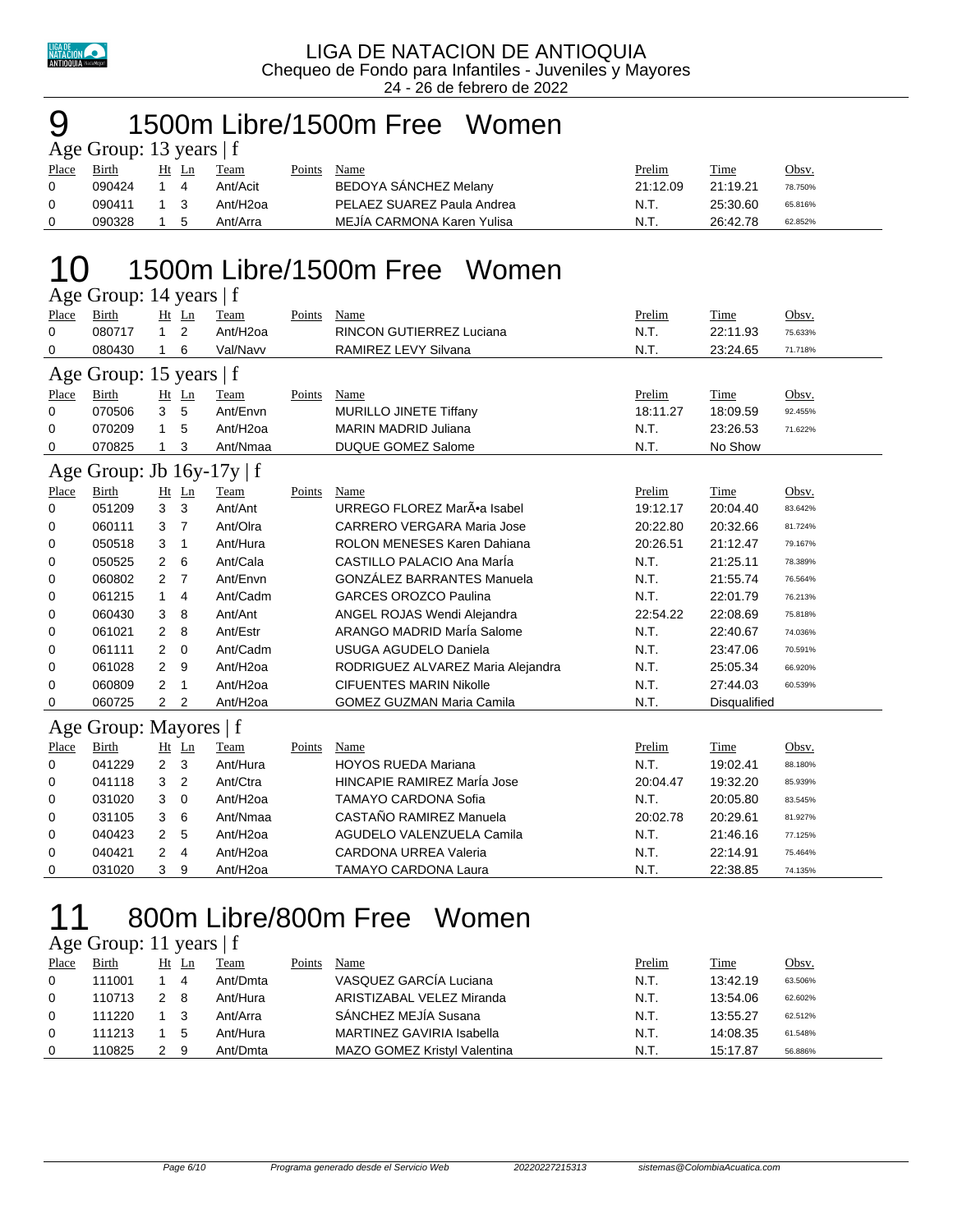

#### 800m Libre/800m Free Women Age Group: 12 years | f

|       | $\Delta$ gc Oroup. 12 years $\pm$ |                |                |                      |        |                                      |          |          |         |
|-------|-----------------------------------|----------------|----------------|----------------------|--------|--------------------------------------|----------|----------|---------|
| Place | Birth                             |                | $Ht$ Ln        | Team                 | Points | Name                                 | Prelim   | Time     | Obsv.   |
| 0     | 100927                            | $\overline{2}$ | 1              | Ant/H <sub>20a</sub> |        | AGUDELO RENDON Maria Alejandra       | N.T.     | 11:53.48 | 73.182% |
| 0     | 100615                            | $\overline{2}$ | $\overline{2}$ | Ant/Cifa             |        | RAMIREZ GUZMAN Luciana               | N.T.     | 11:56.55 | 72.869% |
| 0     | 100303                            | 3              | 9              | Ant/H <sub>20a</sub> |        | <b>GUTIERREZ LONDONO Guadalupe</b>   | N.T.     | 12:07.20 | 71.801% |
| 0     | 100401                            | $\overline{2}$ | -5             | Ant/Ant              |        | LONDONO MEJIA Isabella               | N.T.     | 12:56.68 | 67.227% |
| 0     | 100531                            | $\mathcal{P}$  | - 3            | Ant/Estr             |        | <b>MESA TOBON Diana Camila</b>       | N.T.     | 13:20.25 | 65.247% |
| 0     | 100313                            | 3              | $\overline{0}$ | Ant/Hura             |        | LIZCANO MARTIN Shara Luna            | N.T.     | 13:31.97 | 64.305% |
| 0     | 100315                            | 2              | 4              | Ant/H <sub>2oa</sub> |        | <b>MONTOYA ARANGO Mariana</b>        | N.T.     | 13:43.87 | 63.377% |
| 0     | 100622                            | 2              | 7              | Ant/Hura             |        | <b>GOMEZ ESCOBAR Luciana</b>         | N.T.     | 13:56.73 | 62.402% |
| 0     | 100612                            | $\overline{2}$ | 6              | Ant/Hura             |        | <b>HENAO ORTIZ Mariana</b>           | N.T.     | 14:07.72 | 61.593% |
| 0     | 100111                            | 3              | 8              | Ant/H <sub>2oa</sub> |        | LOPEZ ARISTIZABAL Juanita            | N.T.     | 14:51.32 | 58.581% |
|       | Age Group: 13 years   f           |                |                |                      |        |                                      |          |          |         |
| Place | Birth                             |                | $Ht$ Ln        | Team                 | Points | Name                                 | Prelim   | Time     | Obsv.   |
| 0     | 090424                            | 3              | 4              | Ant/Acit             |        | BEDOYA SÁNCHEZ Melany                | 09:58.79 | 11:01.44 | 78.940% |
| 0     | 090919                            | 3              | 5              | Ant/Cala             |        | <b>CATANO YEPES Juliana</b>          | 12:34.11 | 11:26.16 | 76.096% |
| 0     | 090829                            | 3              | 7              | Ant/Acit             |        | <b>COLORADO RODRIGUEZ Valentina</b>  | N.T.     | 11:46.68 | 73.886% |
| 0     | 090808                            | 3              | $\overline{2}$ | Ant/Ant              |        | DELGADO GARCÃ <sup>®</sup> A Manuela | N.T.     | 12:56.47 | 67.245% |
| 0     | 090411                            | 3              | 6              | Ant/H <sub>2oa</sub> |        | PELAEZ SUAREZ Paula Andrea           | N.T.     | 13:02.91 | 66.692% |
| 0     | 090910                            | 3              |                | Ant/Acug             |        | <b>BUSTAMANTE MUNOZ Susana</b>       | N.T.     | 13:32.15 | 64.291% |
| 0     | 090328                            | 3              | 3              | Ant/Arra             |        | MEJIA CARMONA Karen Yulisa           | N.T.     | 13:48.22 | 63.044% |

## 800m Libre/800m Free Women

| Age Group: 14 years   f |  |  |
|-------------------------|--|--|
|-------------------------|--|--|

| <b>Place</b> | <b>Birth</b> | Ht             | Ln             | Team                 | Points | Name                            | Prelim   | <b>Time</b> | Obsv.   |
|--------------|--------------|----------------|----------------|----------------------|--------|---------------------------------|----------|-------------|---------|
| 0            | 080828       | 5              | 5              | Ant/Estr             |        | ROJAS ALVAREZ Carolina          | 11:01.04 | 11:02.13    | 78.858% |
| 0            | 080617       | $\mathbf{1}$   | 5              | Ant/Estr             |        | CASTRO RIOS Sofia               | N.T.     | 11:20.78    | 76.697% |
| 0            | 080928       | 5              | -4             | Ant/Acuq             |        | VASQUEZ ACOSTA Yulieth Estefany | 10:58.54 | 11:21.97    | 76.563% |
| 0            | 080225       | $\overline{4}$ | -9             | Ant/Estr             |        | <b>TAMAYO CABALLERO Sofia</b>   | 12:43.83 | 11:32.35    | 75.416% |
| 0            | 080510       | 3              | 4              | Ant/Ant              |        | RAMIREZ VERA Mariana            | 13:07.69 | 11:46.72    | 73.882% |
| 0            | 080323       | 5              | -8             | Ant/Ant              |        | CASTILLO PUERTA Paulina         | 11:36.34 | 12:11.75    | 71.355% |
| 0            | 080507       | 1              | 4              | Ant/Ant              |        | CADAVID IBARRA Manuela          | N.T.     | 12:25.00    | 70.086% |
| 0            | 081203       | $\overline{4}$ | $\overline{0}$ | Ant/Acuq             |        | ALFONSO NOVOA Danna Alejandra   | 12:59.90 | 12:27.62    | 69.840% |
| 0            | 080430       | $4\quad 4$     |                | Val/Navv             |        | RAMIREZ LEVY Silvana            | 12:07.33 | 12:47.91    | 67.995% |
| $\Omega$     | 080201       | $2^{\circ}$    | -9             | Ant/Cadm             |        | OSORIO VILLA Paulina            | N.T.     | 12:53.14    | 67.535% |
| 0            | 080717       |                | 3              | Ant/H <sub>20a</sub> |        | <b>RINCON GUTIERREZ Luciana</b> | N.T.     | 13:45.93    | 63.218% |

#### Age Group: 15 years | f

| ັ     | -      | $\tilde{\phantom{a}}$ |                      |        |                                   |          |          |         |
|-------|--------|-----------------------|----------------------|--------|-----------------------------------|----------|----------|---------|
| Place | Birth  | $Ht$ Ln               | Team                 | Points | Name                              | Prelim   | Time     | Obsv.   |
| 0     | 070506 | 5<br>6                | Ant/Envn             |        | <b>MURILLO JINETE Tiffany</b>     | 09:15.69 | 09:27.10 | 92.072% |
| 0     | 071120 | -8<br>2               | Ant/Estr             |        | ALVAREZ AGUDELO Carolina          | N.T.     | 10:29.61 | 82.931% |
| 0     | 070718 | -6<br>$\mathcal{P}$   | Ant/Olra             |        | RODRIGUEZ TABARES Valeria         | N.T.     | 10:55.47 | 79.659% |
| 0     | 070108 | - 6<br>5              | Ant/Estr             |        | ORTIZ AYALA Ana Marla             | 11:11.09 | 11:07.29 | 78.248% |
| 0     | 071006 | 4 8                   | Ant/Estr             |        | <b>VELEZ PALACIO Salome</b>       | 12:34.20 | 11:32.40 | 75.410% |
| 0     | 071013 | $4\quad 2$            | Ant/Acug             |        | RESTREPO ZAPATA María Clara       | 12:10.28 | 11:56.96 | 72.827% |
| 0     | 071108 | 4 7                   | Ant/Acug             |        | OSSA CADAVID Isabela              | 12:23.07 | 11:58.14 | 72.707% |
| 0     | 070111 | 3 <sub>3</sub>        | Ant/Estr             |        | RUA GAVIRIA Laura                 | 13:16.53 | 12:20.41 | 70.520% |
| 0     | 071226 | 3 <sub>2</sub>        | Ant/Acug             |        | OSORIO VILLA Mariana              | 14:36.68 | 12:23.67 | 70.211% |
| 0     | 070209 | 2 <sub>3</sub>        | Ant/H <sub>20a</sub> |        | <b>MARIN MADRID Juliana</b>       | N.T.     | 13:28.98 | 64.543% |
| 0     | 071018 | 2 1                   | Ant/H <sub>20a</sub> |        | SOSA FERNANDEZ Maria Jose         | N.T.     | 14:37.11 | 59.530% |
| 0     | 070807 | 2 <sub>2</sub>        | Ant/Arra             |        | <b>GIRALDO ECHEVERRI Isabella</b> | N.T.     | 15:09.74 | 57.394% |
| 0     | 070825 | 7<br>2                | Ant/Nmaa             |        | <b>DUQUE GOMEZ Salome</b>         | N.T.     | No Show  |         |
|       |        |                       |                      |        |                                   |          |          |         |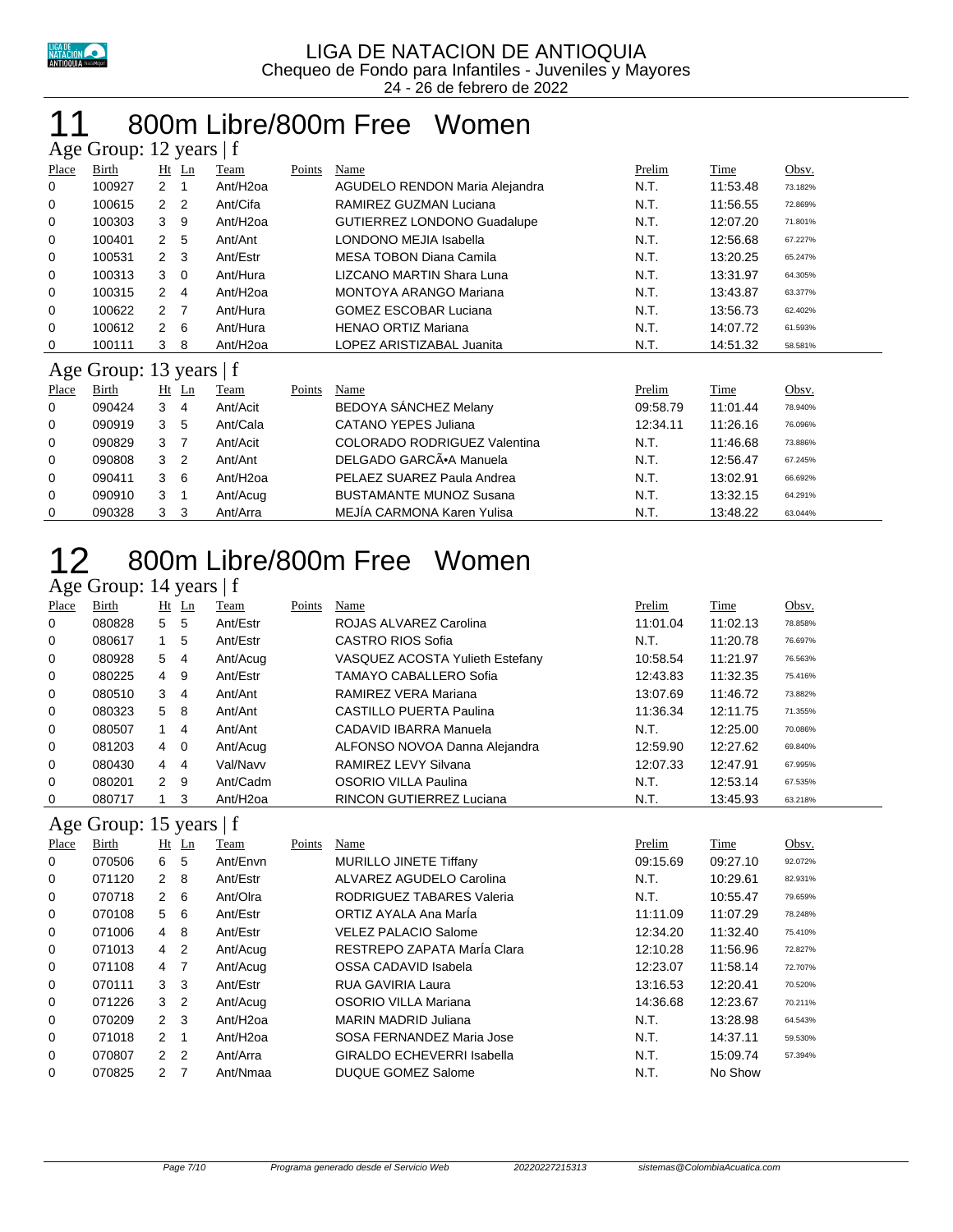

#### LIGA DE NATACION DE ANTIOQUIA Chequeo de Fondo para Infantiles - Juveniles y Mayores 24 - 26 de febrero de 2022

Continuing... Event: 12 800m Libre/800m Free Age Group: JB 16Y-17Y | F

|                                                                                                                  | Age Group: Jb $16y-17y \mid f$ |                      |                |                       |        |                                   |          |          |         |  |  |  |
|------------------------------------------------------------------------------------------------------------------|--------------------------------|----------------------|----------------|-----------------------|--------|-----------------------------------|----------|----------|---------|--|--|--|
| <b>Place</b>                                                                                                     | Birth                          |                      | $Ht$ Ln        | Team                  | Points | Name                              | Prelim   | Time     | Obsv.   |  |  |  |
| 0                                                                                                                | 051209                         | 6                    | 3              | Ant/Ant               |        | URREGO FLOREZ MarÕa Isabel        | 09:57.84 | 10:32.06 | 82.609% |  |  |  |
| 0                                                                                                                | 060111                         | 6                    | -1             | Ant/Olra              |        | <b>CARRERO VERGARA Maria Jose</b> | 10:33.38 | 10:53.47 | 79.903% |  |  |  |
| 0                                                                                                                | 060318                         | 5                    | 7              | Ant/Olra              |        | SUAREZ GOMEZ Jenny Marcela        | 11:32.99 | 10:54.73 | 79.749% |  |  |  |
| 0                                                                                                                | 050518                         | 6                    | 9              | Ant/Hura              |        | ROLON MENESES Karen Dahiana       | 10:42.10 | 10:57.22 | 79.447% |  |  |  |
| 0                                                                                                                | 050525                         | 5                    | $\overline{2}$ | Ant/Cala              |        | CASTILLO PALACIO Ana Maria        | 11:20.10 | 11:19.09 | 76.888% |  |  |  |
| 0                                                                                                                | 061215                         | 4                    | 6              | Ant/Cadm              |        | <b>GARCES OROZCO Paulina</b>      | 12:09.96 | 11:19.15 | 76.881% |  |  |  |
| 0                                                                                                                | 060802                         | 3                    | 9              | Ant/Envn              |        | <b>GONZÁLEZ BARRANTES Manuela</b> | N.T.     | 11:28.03 | 75.889% |  |  |  |
| 0                                                                                                                | 060430                         | 5                    | -1             | Ant/Ant               |        | ANGEL ROJAS Wendi Alejandra       | 11:35.76 | 11:29.70 | 75.705% |  |  |  |
| 0                                                                                                                | 061021                         | $\overline{4}$       | -1             | Ant/Estr              |        | ARANGO MADRID Maria Salome        | 12:29.23 | 11:47.66 | 73.784% |  |  |  |
| 0                                                                                                                | 061031                         | $\overline{4}$       | 3              | Ant/Estr              |        | PALACIO LONDOÑO Danna             | 12:09.37 | 11:59.75 | 72.545% |  |  |  |
| 0                                                                                                                | 060810                         | $\mathbf{2}^{\circ}$ | 4              | Ant/Cala              |        | <b>MORA CALLE Isabella</b>        | N.T.     | 12:18.31 | 70.721% |  |  |  |
| 0                                                                                                                | 051216                         | 3                    | -1             | Ant/Ant               |        | ARISTIZABAL GIRALDO Luna          | N.T.     | 12:18.74 | 70.680% |  |  |  |
| 0                                                                                                                | 061111                         | 3                    | 5              | Ant/Cadm              |        | <b>USUGA AGUDELO Daniela</b>      | 13:11.19 | 12:29.31 | 69.683% |  |  |  |
| 0                                                                                                                | 061028                         | $\overline{2}$       | 5              | Ant/H <sub>2</sub> oa |        | RODRIGUEZ ALVAREZ Maria Alejandra | N.T.     | 12:36.59 | 69.012% |  |  |  |
| 0                                                                                                                | 050805                         | 3                    | 6              | Ant/Envn              |        | CASTAÑO GARCÍA Ana Sofia          | 13:36.86 | 13:04.35 | 66.570% |  |  |  |
| 0                                                                                                                | 060809                         | 3                    | $\mathbf 0$    | Ant/H <sub>20a</sub>  |        | <b>CIFUENTES MARIN Nikolle</b>    | N.T.     | 13:24.49 | 64.903% |  |  |  |
| Ant/H <sub>2oa</sub><br>060725<br>3<br>8<br><b>GOMEZ GUZMAN Maria Camila</b><br>N.T.<br>0<br>13:50.73<br>62.853% |                                |                      |                |                       |        |                                   |          |          |         |  |  |  |
|                                                                                                                  | Age Group: Mayores   f         |                      |                |                       |        |                                   |          |          |         |  |  |  |

| ັ            |        |   |                |                      |        |                                    |          |          |         |
|--------------|--------|---|----------------|----------------------|--------|------------------------------------|----------|----------|---------|
| Place        | Birth  |   | $Ht$ Ln        | Team                 | Points | Name                               | Prelim   | Time     | Obsv.   |
| $\mathbf{0}$ | 041229 | 6 | 6              | Ant/Hura             |        | <b>HOYOS RUEDA Mariana</b>         | 10:05.34 | 10:03.36 | 86.539% |
| $\mathbf 0$  | 041118 | 6 | -2             | Ant/Ctra             |        | HINCAPIE RAMIREZ María Jose        | 10:07.67 | 10:18.59 | 84.408% |
| 0            | 041216 | 6 | 8              | Ant/Hura             |        | ZAPATA CEBALLOS Valentina          | 10:39.73 | 10:42.00 | 81.330% |
| $\mathbf 0$  | 031105 | 6 |                | Ant/Nmaa             |        | CASTAÑO RAMIREZ Manuela            | 10:26.54 | 10:42.28 | 81.295% |
| $\mathbf 0$  | 031020 | 6 | $\Omega$       | Ant/H <sub>20a</sub> |        | TAMAYO CARDONA Sofia               | 10:54.09 | 10:42.97 | 81.208% |
| 0            | 040421 | 5 | - 3            | Ant/H <sub>20a</sub> |        | CARDONA URREA Valeria              | 11:02.84 | 11:34.21 | 75.214% |
| $\mathbf 0$  | 031020 | 5 | -9             | Ant/H <sub>20a</sub> |        | <b>TAMAYO CARDONA Laura</b>        | 12:03.49 | 11:48.94 | 73.651% |
| $\mathbf 0$  | 041124 | 4 | 5              | Ant/Acug             |        | ZAPATA VASQUEZ Juliana             | 12:07.75 | 12:02.26 | 72.293% |
| 0            | 021126 | 5 | $\overline{0}$ | Ant/Hura             |        | GOMEZ PENUELA María De Los Angeles | 12:07.15 | 12:40.19 | 68.685% |
| $\mathbf 0$  | 040806 | 3 |                | Ant/H <sub>20a</sub> |        | ANGEL HERNANDEZ Isabella           | N.T.     | 12:54.90 | 67.382% |

#### 800m Libre/800m Free Men 800m Libr<br>Age Group: 12 years  $\mid$  m

|       | $12.50$ signals $12.50$<br> |              |                |          |        |                                    |          |          |         |  |  |  |
|-------|-----------------------------|--------------|----------------|----------|--------|------------------------------------|----------|----------|---------|--|--|--|
| Place | Birth                       |              | $Ht$ Ln        | Team     | Points | Name                               | Prelim   | Time     | Obsv.   |  |  |  |
| 0     | 100605                      | 4            | - 6            | Ant/Acug |        | OSORIO VILLA Juan Jose             | 11:26.40 | 11:26.62 | 70.241% |  |  |  |
| 0     | 100224                      | 2            | $\overline{7}$ | Ant/Dmta |        | TASCON ZULETA Miquel AndrÉs        | N.T.     | 12:03.77 | 66.636% |  |  |  |
| 0     | 100618                      |              | -4             | Ant/Hura |        | MEJIA ECHAVARRIA David             | N.T.     | 12:08.33 | 66.219% |  |  |  |
| 0     | 100520                      | 2            | $\overline{0}$ | Ant/Ant  |        | <b>FERREIRA HERRERA Emanuel</b>    | N.T.     | 12:44.72 | 63.068% |  |  |  |
| 0     | 100920                      |              | -5             | Ant/Ant  |        | <b>SOTO REYES Felipe</b>           | N.T.     | 12:50.40 | 62.603% |  |  |  |
| 0     | 100124                      | 2            | $\overline{2}$ | Ant/Hura |        | ACEVEDO GOMEZ Juan Sebastian       | N.T.     | 12:51.21 | 62.537% |  |  |  |
| 0     | 101222                      | $1 \quad 3$  |                | Ant/Dmta |        | <b>GOMEZ SOTO Thomas</b>           | N.T.     | 13:03.50 | 61.556% |  |  |  |
| 0     | 100409                      | 2            | $\overline{1}$ | Ant/Cifa |        | RESTREPO GOMEZ Juan Jose           | N.T.     | 13:14.53 | 60.701% |  |  |  |
| 0     | 100427                      | 2            | - 8            | Ant/Hura |        | <b>FALCON GIRALDO Miquel Angel</b> | N.T.     | 13:38.60 | 58.916% |  |  |  |
| 0     | 100508                      | $\mathbf{2}$ | -9             | Ant/Arra |        | AGUDELO RESTREPO Juan Felipe       | N.T.     | 14:14.65 | 56.431% |  |  |  |
|       | Age Group: 13 years   m     |              |                |          |        |                                    |          |          |         |  |  |  |
| Place | Birth                       |              | $Ht$ Ln        | Team     | Points | Name                               | Prelim   | Time     | Obsv.   |  |  |  |
| 0     | 090324                      | 3            |                | Ant/Hura |        | VARGAS ECHAVARRIA Juan Esteban     | N.T.     | 10:55.31 | 73.597% |  |  |  |
|       |                             |              |                |          |        |                                    |          |          |         |  |  |  |

| $\overline{0}$ | 090324 |    | Ant/Hura             | VARGAS ECHAVARRIA Juan Esteban  | N.T.     | 10:55.31 | 73.597% |
|----------------|--------|----|----------------------|---------------------------------|----------|----------|---------|
| $\Omega$       | 090406 | 48 | Ant/Dmta             | CASAS LONDOÑO Juan Pablo        | 12:58.71 | 11:59.69 | 67.014% |
| $\Omega$       | 091104 | 24 | Ant/Dmta             | MADRIGAL MEJÍA Juan AndrÉs      | N.T.     | 12:03.16 | 66.692% |
| 0              | 090115 |    | Ant/H <sub>20a</sub> | BENITEZ DUQUE Juan Camilo       | N.T.     | 12:10.19 | 66.050% |
| 0              | 091109 | 25 | Ant/Hura             | <b>GRAJALES ROMAN Juan Jose</b> | N.T.     | 12:26.05 | 64.646% |
| $\Omega$       | 091125 |    | Ant/Hura             | ARMERO CABRERA Felipe           | N.T.     | 13:16.67 | 60.538% |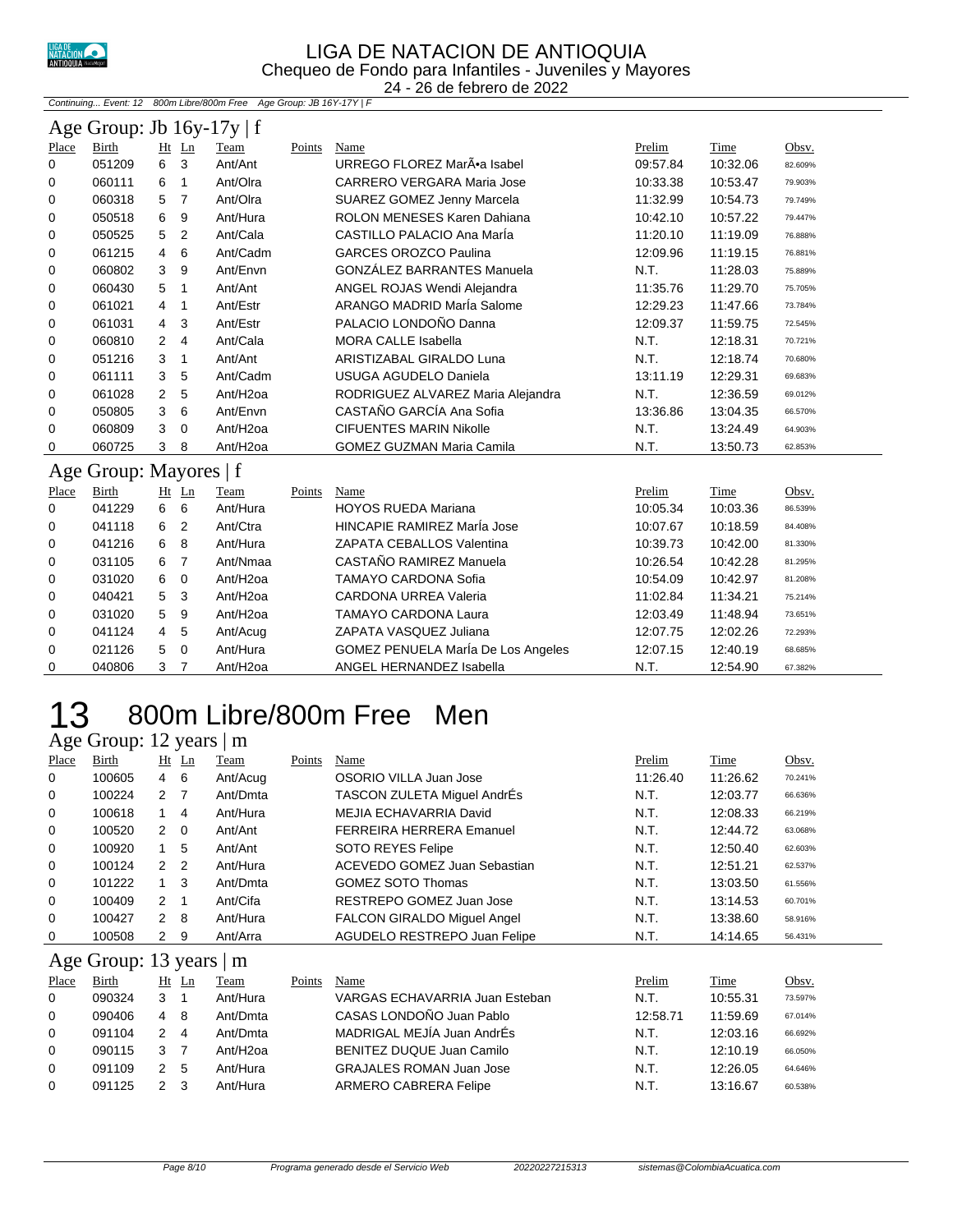

#### LIGA DE NATACION DE ANTIOQUIA Chequeo de Fondo para Infantiles - Juveniles y Mayores

24 - 26 de febrero de 2022

| 800m Libre/800m Free Age Group: 13 YEARS   M<br>Continuing Event: 13 |        |                |                |                      |        |                                 |               |             |         |  |  |
|----------------------------------------------------------------------|--------|----------------|----------------|----------------------|--------|---------------------------------|---------------|-------------|---------|--|--|
| 0                                                                    | 090925 | 3              | 9              | Ant/Tma              |        | JARAMILLO ARBOLEDA Juan David   | N.T.          | 13:18.74    | 60.381% |  |  |
| 0                                                                    | 090830 | 3              | 8              | Ant/Hura             |        | DUQUE RODRIGUEZ Santiago        | N.T.          | 13:20.18    | 60.273% |  |  |
| 0                                                                    | 091011 | 3              | $\overline{0}$ | Ant/Arra             |        | AGUDELO CORREA NicolAs          | N.T.          | 13:20.50    | 60.249% |  |  |
| 0                                                                    | 090108 | 3              | $\overline{2}$ | Ant/Hura             |        | ALZATE VALENCIA Kevin Alexander | N.T.          | No Show     |         |  |  |
| 0                                                                    | 091212 | 2              | 6              | Ant/Ant              |        | MURILLO MARIN David             | N.T.          | No Show     |         |  |  |
| Age Group: 14 years<br>m                                             |        |                |                |                      |        |                                 |               |             |         |  |  |
| <b>Place</b>                                                         | Birth  |                | $Ht$ Ln        | <b>Team</b>          | Points | Name                            | <b>Prelim</b> | <b>Time</b> | Obsv.   |  |  |
| 0                                                                    | 081116 | 3              | - 6            | Ant/Acit             |        | SERNA VELASQUEZ Alejandro       | N.T.          | 10:22.27    | 77.505% |  |  |
| 0                                                                    | 080303 | $\overline{4}$ | 4              | Ant/Estr             |        | ZAPATA SEPULVEDA Juan Jose      | 10:23.33      | 10:25.29    | 77.131% |  |  |
| 0                                                                    | 080529 | $\overline{4}$ | $\overline{2}$ | Ant/Ant              |        | GOMEZ SÕNCHEZ Tomas             | 12:03.88      | 10:31.78    | 76.338% |  |  |
| 0                                                                    | 080107 | $\overline{4}$ | $\mathbf{3}$   | Ant/Estr             |        | <b>GOMEZ MORATO Juan Jose</b>   | 10:52.95      | 10:34.10    | 76.059% |  |  |
| 0                                                                    | 080514 | $\overline{4}$ | 5              | Ant/Envn             |        | PORRAS RODRIGUEZ NicolAs        | 10:48.87      | 10:35.73    | 75.864% |  |  |
| 0                                                                    | 080418 | 4              | $\overline{0}$ | Ant/Envn             |        | MUÑOZ RESTREPO Samuel           | N.T.          | 11:08.53    | 72.142% |  |  |
| 0                                                                    | 080525 | 4              | 9              | Ant/Narv             |        | SERNA ZULUAGA Juan David        | 13:49.59      | 11:15.44    | 71.404% |  |  |
| 0                                                                    | 080722 | 3              | 5              | Ant/Envn             |        | POSADA ZAPATA Santiago          | N.T.          | 11:28.12    | 70.088% |  |  |
| 0                                                                    | 080604 | 3              | 4              | Ant/Estr             |        | PAZ SAMBONI Johan David         | N.T.          | 11:28.24    | 70.076% |  |  |
| 0                                                                    | 080829 | 3              | 3              | Ant/Hura             |        | PALACIO BUSTAMANTE Sebastian    | N.T.          | 12:48.06    | 62.793% |  |  |
| 0                                                                    | 080119 | 4              |                | Ant/H <sub>2oa</sub> |        | AGUDELO RENDON Andres Alejandro | 12:13.16      | No Show     |         |  |  |
| 0                                                                    | 081224 | 4              | 7              | Ant/Dnea             |        | <b>ALZATE HENAO Emanuel</b>     | 12:05.90      | No Show     |         |  |  |

# 800m Libre/800m Free Men

#### Age Group: 15 years | m

| Place | Birth  |                | $Ht$ Ln        | Team                 | Points | Name                                 | Prelim   | Time     | Obsv.   |
|-------|--------|----------------|----------------|----------------------|--------|--------------------------------------|----------|----------|---------|
| 0     | 070222 | $\mathbf{1}$   | -6             | Ant/Estr             |        | <b>VELEZ NARANJO Sebastian</b>       | N.T.     | 09:37.21 | 83.555% |
| 0     | 070619 | 8              | $\overline{7}$ | Ant/Ant              |        | RESTREPO MONTOYA Sebastian           | 09:12.91 | 09:39.28 | 83.257% |
| 0     | 070321 | 6              | 6              | Ant/Estr             |        | ZAPATA COLORADO Jeronimo             | 10:02.74 | 10:08.03 | 79.320% |
| 0     | 070516 | 4              | $\overline{4}$ | Ant/Estr             |        | RESTREPO RAMIREZ David               | 11:22.09 | 10:19.41 | 77.863% |
| 0     | 071224 | 5              | 5              | Ant/Estr             |        | POBLADOR RUIZ Jeronimo               | 10:28.62 | 10:41.58 | 75.172% |
| 0     | 070224 | 4              | $\overline{2}$ | Ant/Cadm             |        | <b>VALENCIA SANTA Lucas</b>          | 12:17.58 | 10:45.47 | 74.719% |
| 0     | 070201 |                | 5              | Ant/H <sub>20a</sub> |        | RODRIGUEZ SALAZAR Jose Miguel        | N.T.     | 10:47.03 | 74.539% |
| 0     | 070315 |                | 1              | Ant/Envn             |        | <b>BENAVIDES TORRES Carlos David</b> | N.T.     | 11:03.59 | 72.679% |
| 0     | 070703 | $\overline{4}$ | 5              | Ant/H <sub>20a</sub> |        | SANCHEZ GALLEGO Thomas               | 11:48.40 | 11:10.70 | 71.908% |
| 0     | 070219 | $\mathbf{1}$   | 3              | Ant/H <sub>20a</sub> |        | MARIN GUTIERREZ Kevin Santiago       | N.T.     | 11:16.12 | 71.332% |
| 0     | 070928 | 5              | 8              | Ant/H <sub>20a</sub> |        | PARRA ZULUAGA Isaac                  | 11:11.72 | 11:18.41 | 71.091% |
| 0     | 071230 | 4              | 7              | Ant/Narv             |        | <b>CANO QUINTERO David</b>           | 13:08.34 | 11:38.22 | 69.074% |
| 0     | 070225 |                | $\overline{2}$ | Ant/Ant              |        | MEZA CUMARAIMA Daniel Eduardo        | N.T.     | 11:41.61 | 68.740% |
| 0     | 070311 |                | $\overline{7}$ | Ant/Estr             |        | RODRIGUEZ ACEVEDO Nicolas            | N.T.     | 11:47.46 | 68.172% |
| 0     | 070622 | 4              | 6              | Ant/Acug             |        | <b>CARMONA RENDON Anthony</b>        | 12:09.09 | 11:59.99 | 66.986% |
| 0     | 071218 | 1              | 8              | Ant/Hura             |        | JARAMILLO CASTRO Nicolo              | N.T.     | 13:26.40 | 59.808% |
| 0     | 070731 | 5              | 7              | Ant/Estr             |        | <b>GARCIA HERNANDEZ Jose Daniel</b>  | 10:57.20 | No Show  |         |

#### Age Group: 16 years | m

| Birth  |  | Team                                                                                                                           | Points | Name                             | Prelim   | Time     | Obsv.   |
|--------|--|--------------------------------------------------------------------------------------------------------------------------------|--------|----------------------------------|----------|----------|---------|
| 060210 |  | Ant/Ant                                                                                                                        |        | ARTEAGA RESTREPO Santiago        | 10:10.53 | 09:13.88 | 87.075% |
| 060706 |  | Ant/Hura                                                                                                                       |        | <b>GAMBA MARTÍNEZ Juan Pablo</b> | 09:12.62 | 09:20.86 | 85.991% |
| 060626 |  | Ant/Estr                                                                                                                       |        | GIRALDO MONTOYA Juan Jose        | N.T.     | 09:27.41 | 84.999% |
| 060831 |  | Ant/Estr                                                                                                                       |        | OSORIO ORTIZ Tomas               | 09:20.86 | 09:36.50 | 83.658% |
| 060223 |  | Ant/Acit                                                                                                                       |        | SERNA VELASQUEZ Juan Manuel      | 09:46.22 | 09:40.69 | 83.055% |
| 060310 |  | Ant/Acit                                                                                                                       |        | CASTRILLON GALEANO David         | 09:25.90 | 09:44.98 | 82.446% |
| 061125 |  | Ant/H <sub>20a</sub>                                                                                                           |        | SÁNCHEZ CANO Jacobo              | 09:52.03 | 09:45.19 | 82.416% |
| 060802 |  | Ant/Estr                                                                                                                       |        | RIVAS GONZÁLEZ Juan David        | 10:06.03 | 09:56.37 | 80.871% |
| 060918 |  | Ant/Ant                                                                                                                        |        | ACUÃ?A PERDOMO Juan Manuel       | 09:30.80 | 09:59.83 | 80.404% |
| 060322 |  | Ant/Ant                                                                                                                        |        | BORJA MEDINA Juan Esteban        | N.T.     | 10:03.86 | 79.868% |
| 060920 |  | Ant/Olra                                                                                                                       |        | MARULANDA BUITRAGO Juan Felipe   | N.T.     | 10:24.33 | 77.249% |
|        |  | $Ht$ Ln<br>6 1<br>8 2<br>2 <sub>1</sub><br>8 8<br>70<br>7 <sup>3</sup><br>6 5<br>6 7<br>7 6<br>$2 \quad 6$<br>9<br>$2^{\circ}$ |        |                                  |          |          |         |